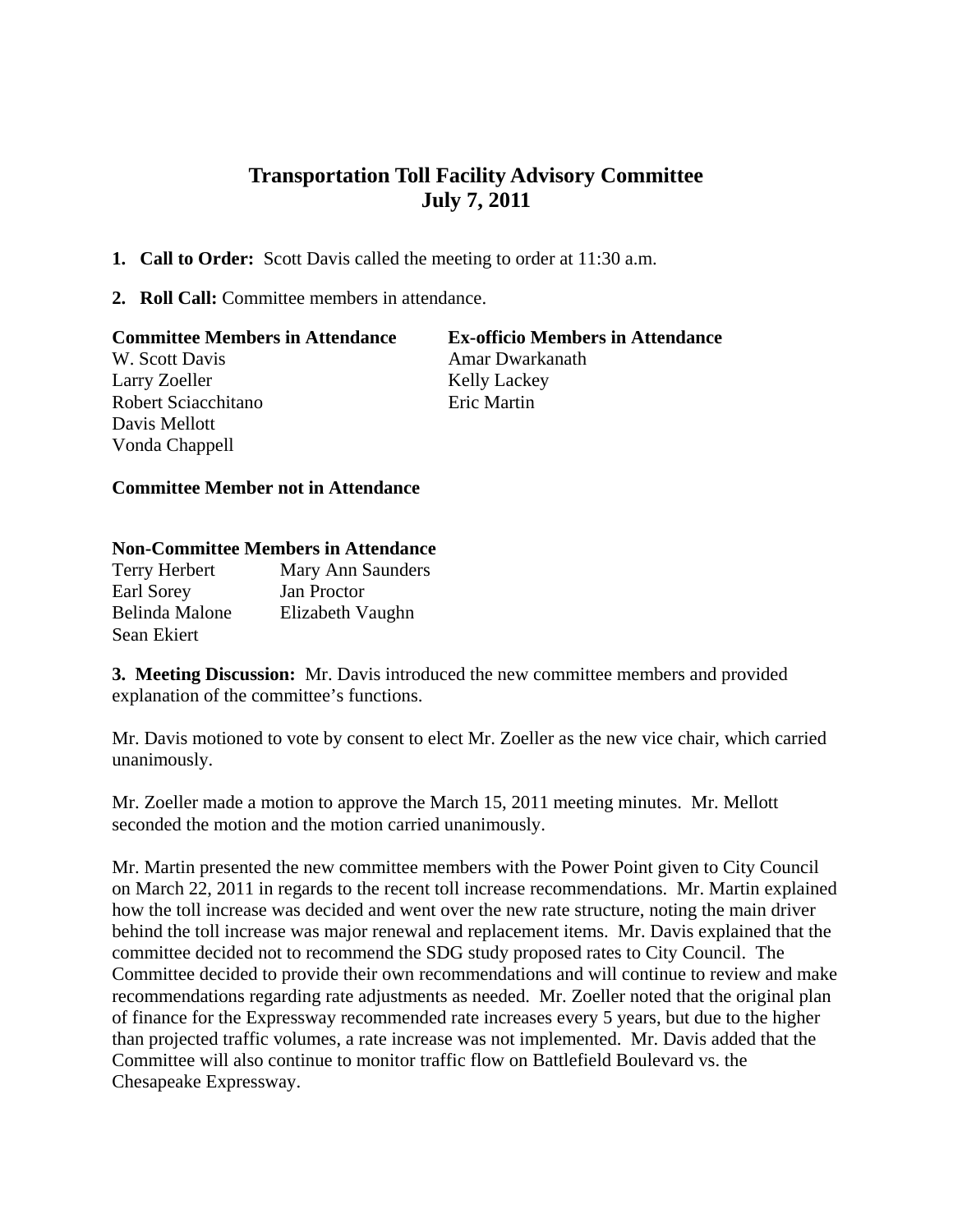Mr. Martin stated that the traffic diversion onto Battlefield has been between 15% and 20%. Mr. Martin assured the committee that the revenue has increased since the toll increase despite the diversion onto Battlefield Boulevard. Mr. Merlott asked how the level of service on Battlefield has been affected. Mr. Sorey informed the committee that the level of service has not decreased significantly and explained how the level of service is determined.

Mr. Martin provided a brief explanation in regards to the Dominion Boulevard project. He stated that the city is pursuing a public plan of finance using various state and federal sources of revenue. The City continues to apply for federal grants and low interest loans to advance the project. Dominion Boulevard is VDOT owned and City maintained. The City is contracted with VDOT to develop a new roadway. It is anticipated that the City will continue to operate and run toll operations on Dominion Boulevard. Mr. Davis informed the committee that the Dominion Boulevard project will be discussed in more detail in a future meeting.

The committee received a request from the Mayor and City Council to review the motorcycle rate increase and provide a recommendation on the possibility of a rate change for motorcycles. Mr. Sorey informed the committee that the previous rate structure offered a motorcycle rate which was equivalent to the discounted rate for a 2 axle vehicle. The new rate structure for motorcycles is \$1 or \$2 on peak weekends and the new discounted rate for 2 axle vehicles is now \$0.75. Mr. Herbert provided information to the committee regarding the toll rates for motorcycles at other toll facilities. Mr. Herbert added that 20,000-21,000 motorcycles travel on the Expressway each year. Mr. Herbert explained that the Expressway works with several motorcycle organizations/associations by offering special travel arrangements and billing to prevent them from having to stop and pay since EZPass transponders are not recommended for use on motorcycles. Mr. Davis motioned not to change the motorcycle rates, Mr. Zoeller seconded the motion and it carried unanimously. The committee will provide a letter to City Council informing them of the Committee's decision.

Mr. Davis encouraged the new members to contact Mr. Herbert to schedule a tour of the Expressway at their convenience.

A discussion was had by the committee members regarding comments received from the public in regards to the toll increase.

Mr. Martin advised the committee that the Expressway is starting a new marketing campaign. The goal of the marketing campaign is to educate the public on the toll rate structure and the Expressway's Discount Program.

Mrs. Saunders informed the Committee of the Mayor's request for a rebate program for frequent users of the Expressway. City staff is currently researching options and will provide more information to the committee in the near future.